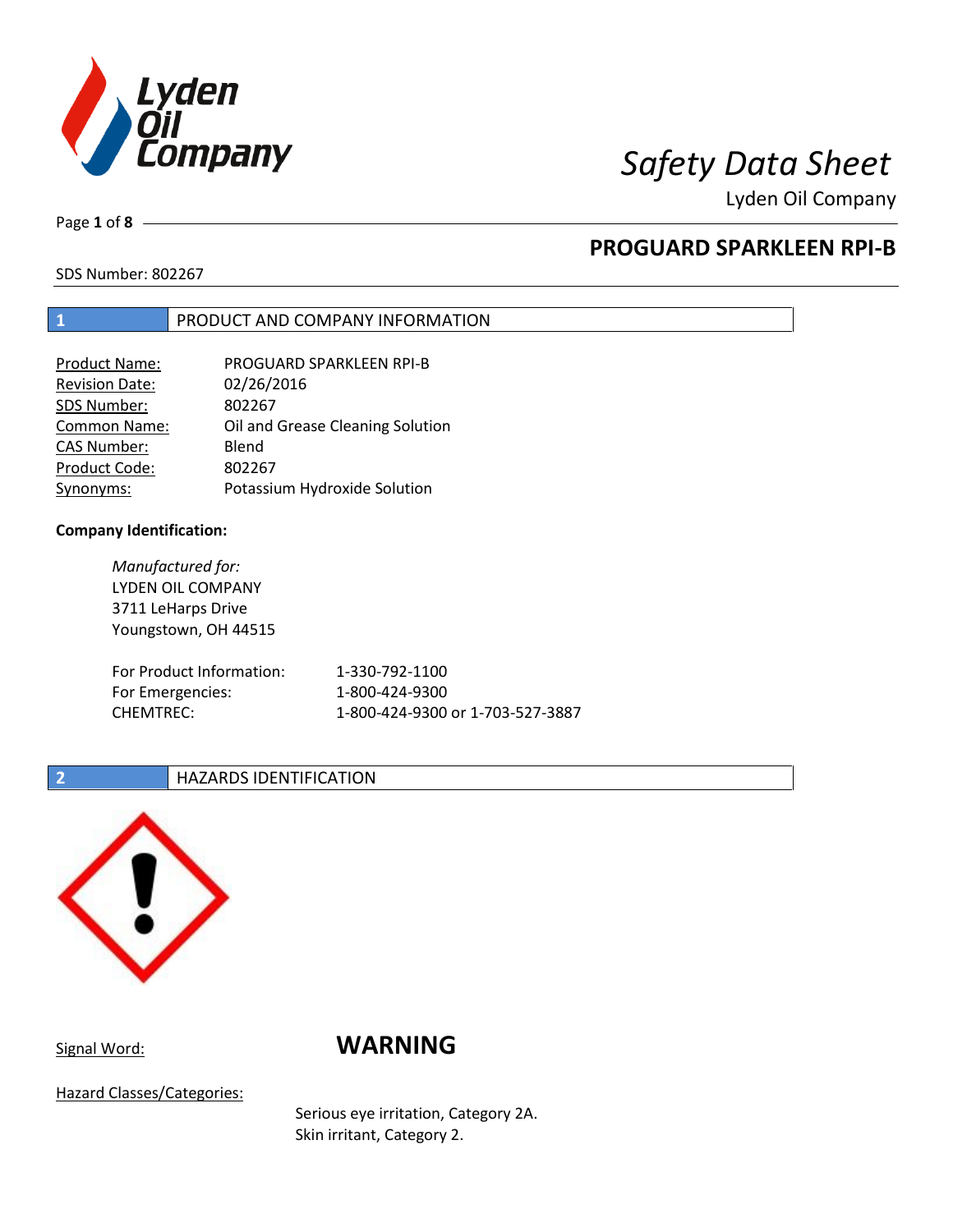

Lyden Oil Company

| Page $2$ of $8 -$               |                                                                                   |
|---------------------------------|-----------------------------------------------------------------------------------|
|                                 | <b>PROGUARD SPARKLEEN RPI-B</b>                                                   |
| <b>SDS Number: 802267</b>       |                                                                                   |
| Hazard Statement(s):            |                                                                                   |
|                                 | H319: Causes serious eye irritation.                                              |
|                                 | H315: Causes skin irritation.                                                     |
| <b>Precaution Statement(s):</b> |                                                                                   |
|                                 | P101: If medical advice is needed, have product container or label at             |
|                                 | hand.                                                                             |
|                                 | P102: Keep out of reach of children.                                              |
|                                 | P103: Read label before use.                                                      |
|                                 | P280: Wear protective gloves and eye protection.                                  |
|                                 | P302+352: IF ON SKIN: Wash with plenty of soap and water.                         |
|                                 | P332+313: If skin irritation occurs: Get medical advice/attention.                |
|                                 | P305+351+338: IF IN EYES: Rinse cautiously with water for several                 |
|                                 | minutes. Remove contact lenses if present and easy to $do$ – continue<br>rinsing. |
|                                 | P337+313: If eye irritation persists get medical advice/attention.                |
|                                 | P362+364: Take off contaminated clothing and wash it before reuse.                |
| Other Hazard Statement(s):      |                                                                                   |
|                                 | -NFPA Ratings:                                                                    |
|                                 | Health $= 2$                                                                      |
|                                 | Fire $= 0$                                                                        |
|                                 | Reactivity = $0$                                                                  |

## **3** COMPOSITION / INFORMATION ON INGREDIENTS

### Ingredients:

## *Mixture of the substances listed below with nonhazardous additions.*

| <b>Chemical Name</b> | <b>CAS Number</b> | Percentage   |
|----------------------|-------------------|--------------|
| Potassium Hydroxide  | 1310-58-3         | $<$ 1.0 $\,$ |

*\*Any concentration shown as a range is to protect confidentiality or is due to batch variation.*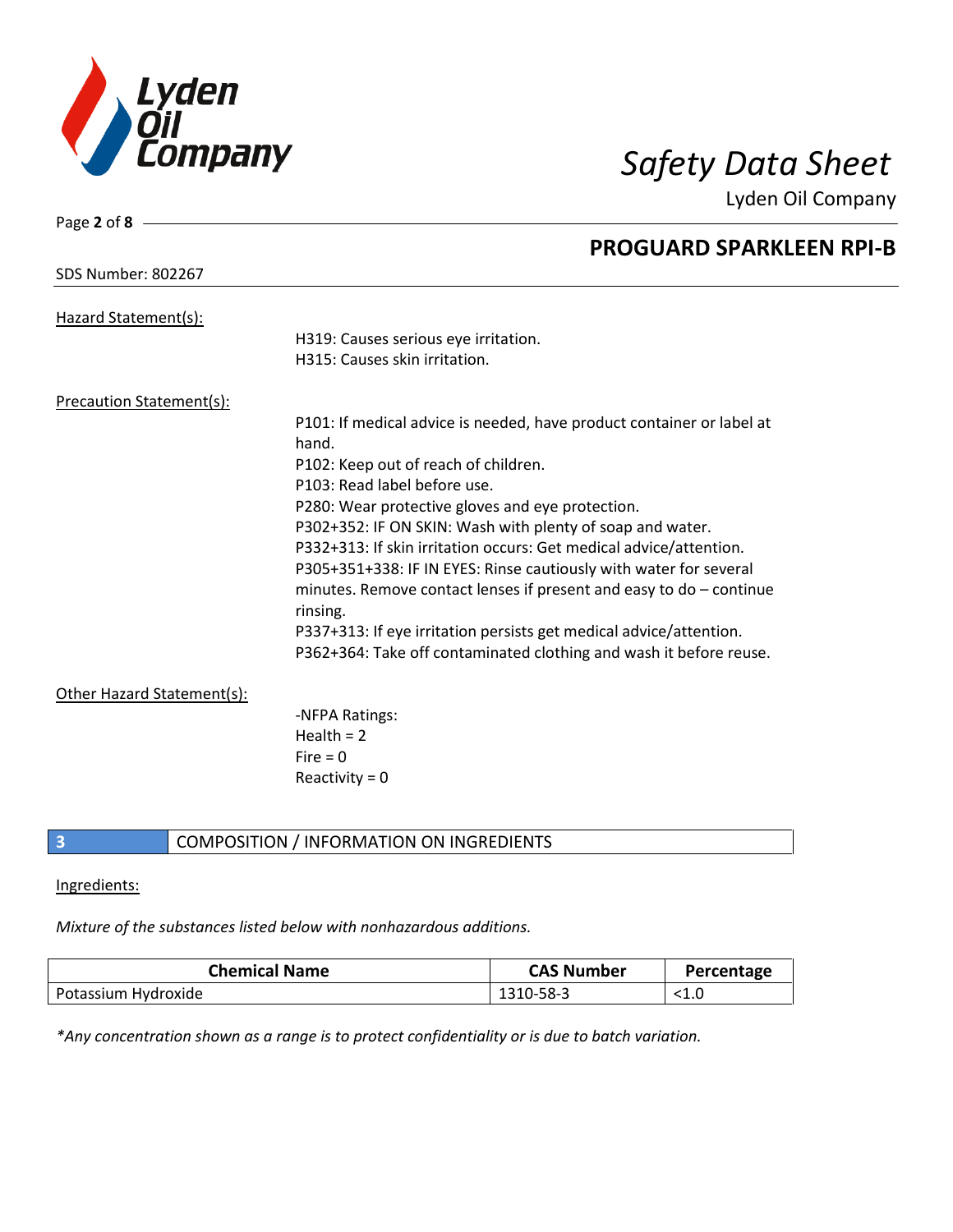

Lyden Oil Company

SDS Number: 802267

Page **3** of **8**

| <b>FIRST AID MEASURES</b><br>4                |                                                                                                                                                                                                                                                                                                                                                                                                                   |
|-----------------------------------------------|-------------------------------------------------------------------------------------------------------------------------------------------------------------------------------------------------------------------------------------------------------------------------------------------------------------------------------------------------------------------------------------------------------------------|
| Description of First Aid Measures:            |                                                                                                                                                                                                                                                                                                                                                                                                                   |
| Inhalation:                                   |                                                                                                                                                                                                                                                                                                                                                                                                                   |
|                                               | Remove victim to fresh air and keep at rest in a position comfortable<br>for breathing. If the victim has difficulty breathing or tightness of the<br>chest, is dizzy, vomiting or unresponsive, give oxygen with rescue<br>breathing or CPR as required and transport to the nearest medical<br>facility.                                                                                                        |
| Skin Contact:                                 |                                                                                                                                                                                                                                                                                                                                                                                                                   |
|                                               | Flush skin with water, wash with soap and water. If irritation occurs,<br>get medical attention. Remove contaminated clothing. Do not reuse<br>clothing until cleaned. If material is injected under the skin, transport<br>to the nearest medical facility for additional treatment. If redness,<br>swelling, pain and/or blisters occur, transport to the nearest medical<br>facility for additional treatment. |
| Eye Contact:                                  |                                                                                                                                                                                                                                                                                                                                                                                                                   |
|                                               | Flush eyes with running water for at least 15 minutes. If redness,<br>burning, blurred vision or irritation persists, transport to nearest<br>medical facility for additional treatment.                                                                                                                                                                                                                          |
| Ingestion:                                    |                                                                                                                                                                                                                                                                                                                                                                                                                   |
|                                               | Do NOT induce vomiting and obtain medical attention. Have victim<br>rinse mouth out with water. If vomiting occurs spontaneously, keep<br>head below hips to prevent aspiration.                                                                                                                                                                                                                                  |
|                                               |                                                                                                                                                                                                                                                                                                                                                                                                                   |
| Symptoms and Effects, both acute and delayed: | No further relevent data available.                                                                                                                                                                                                                                                                                                                                                                               |
| <b>Recommended Actions:</b>                   |                                                                                                                                                                                                                                                                                                                                                                                                                   |
|                                               | Treat symptomatically. Call a doctor or poison                                                                                                                                                                                                                                                                                                                                                                    |

control center for guidance.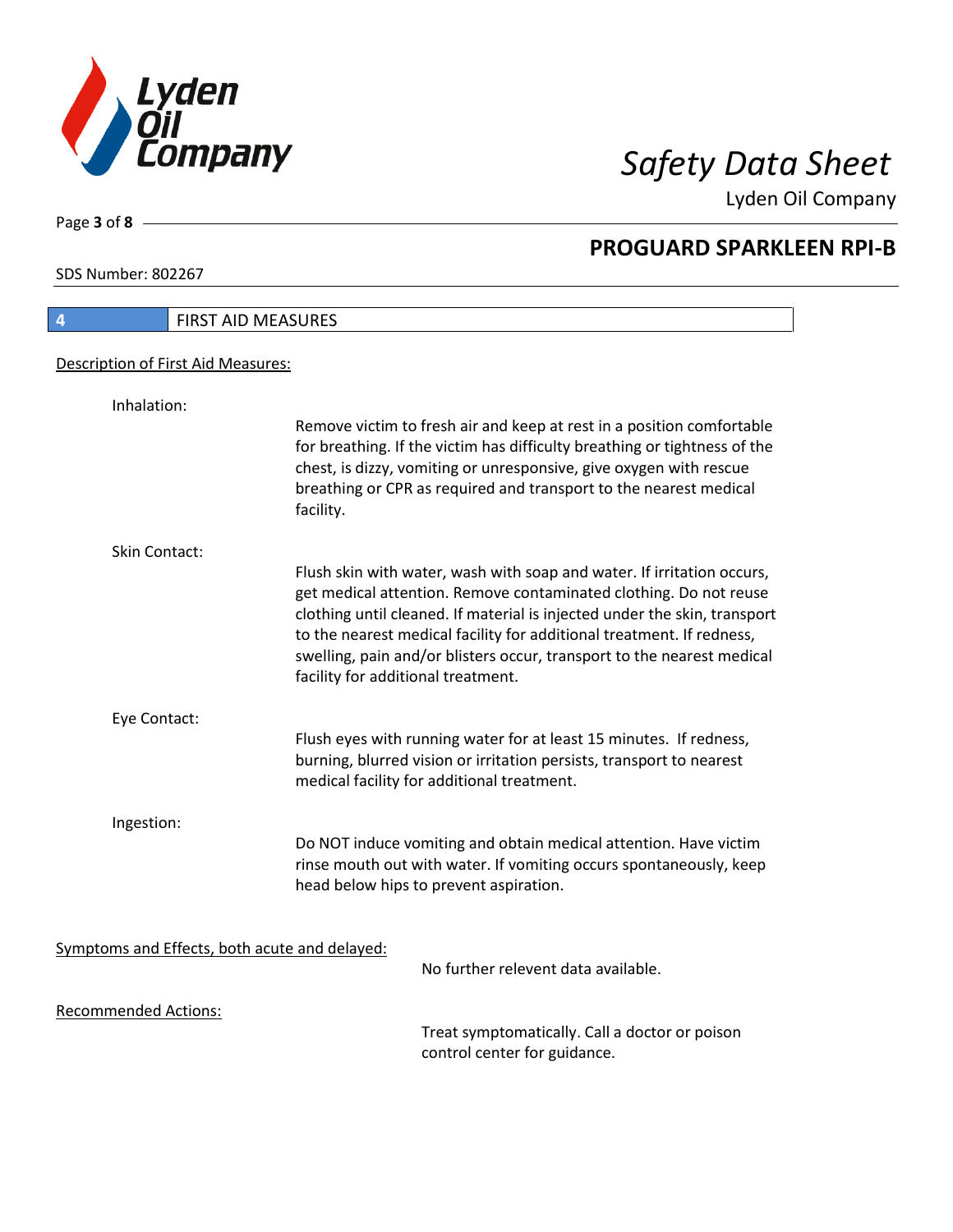

Lyden Oil Company

SDS Number: 802267

Page **4** of **8**

 $\overline{\phantom{a}}$ 

| 5                                 | FIRE FIGHTING MEASURES                    |                                                                                                                                                              |
|-----------------------------------|-------------------------------------------|--------------------------------------------------------------------------------------------------------------------------------------------------------------|
|                                   | Recommended Fire-Extinguishing Equipment: | Use dry powder, foam, or carbon dioxide fire<br>extinguishers. Water may be ineffective in fighting<br>an oil fire unless used by experienced fire fighters. |
| Possible Hazards During a Fire:   |                                           |                                                                                                                                                              |
|                                   |                                           | The material as received will not support<br>combustion, however its residues may; therefore,<br>procedures for an oil fire should be followed.              |
|                                   | <b>Recommendations to Firefighters:</b>   | Proper protective equipment including breathing<br>apparatus.                                                                                                |
| $6\phantom{1}6$                   | <b>ACCIDENTAL RELEASE MEASURES</b>        |                                                                                                                                                              |
| <b>Personal Precautions:</b>      |                                           | Avoid contact with skin, eyes, and clothing.                                                                                                                 |
| <b>Emergency Procedures:</b>      |                                           | Contain spilled material, collect in suitable and<br>properly labeled containers.                                                                            |
| <b>Environmental Precautions:</b> |                                           | Do not allow to reach sewage system or any water<br>course.<br>Do not allow to enter ground waters.                                                          |
| <b>Cleanup Procedures:</b>        |                                           |                                                                                                                                                              |

Pick up excess with inert absorbant material.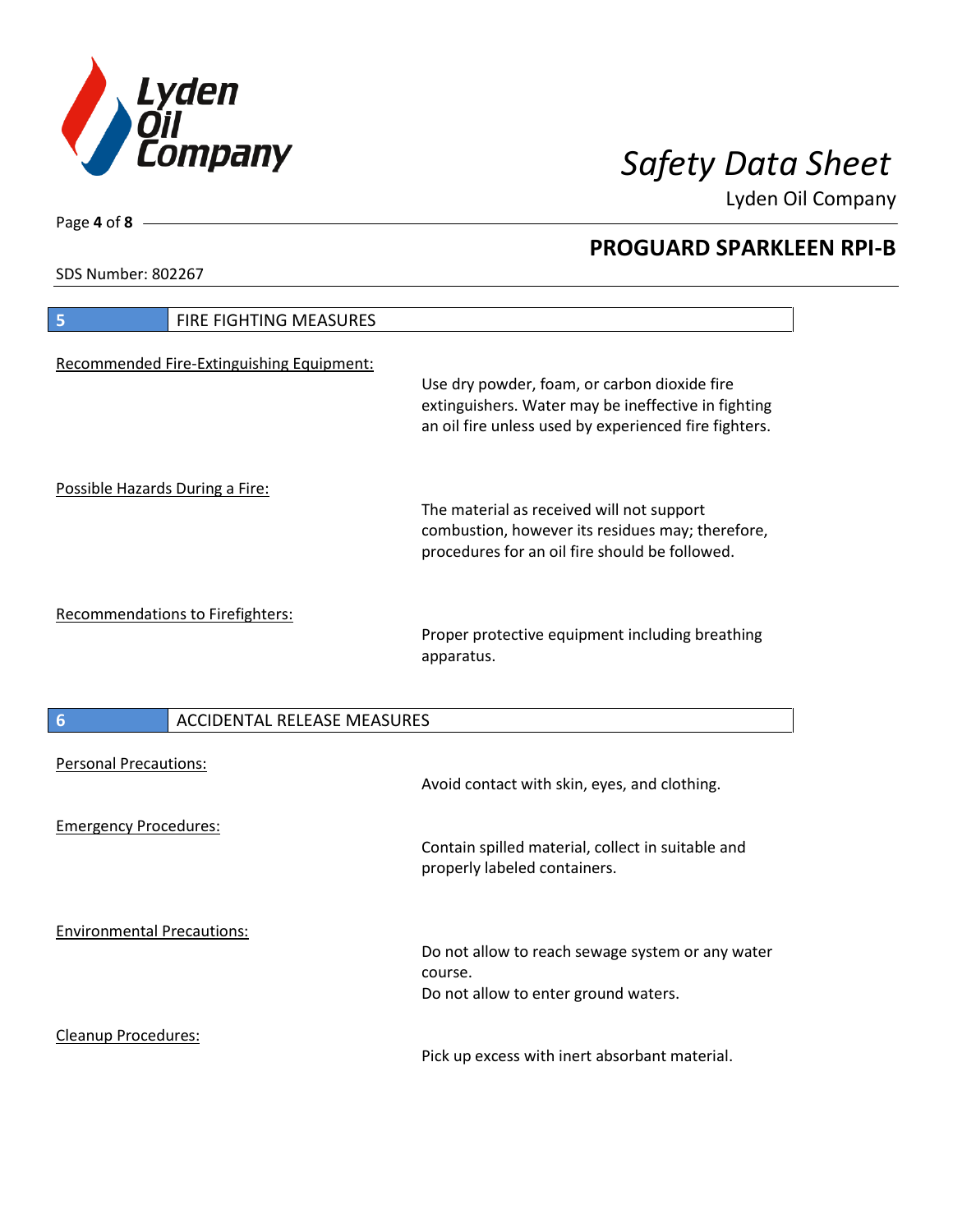

Lyden Oil Company

SDS Number: 802267

Page **5** of **8**

| 7                              | <b>HANDLING AND STORAGE</b>             |                                                                                                                     |
|--------------------------------|-----------------------------------------|---------------------------------------------------------------------------------------------------------------------|
| <b>Handling Precautions:</b>   |                                         |                                                                                                                     |
|                                |                                         | Handle with care and avoid spillage on the floor.<br>Do not cut, weld, drill, grind, braze, or solder<br>container. |
| <b>Storage Requirements:</b>   |                                         |                                                                                                                     |
|                                |                                         | Keep container tightly sealed.<br>Keep away from sources of ignition.                                               |
| 8                              | EXPOSURE CONTROLS / PERSONAL PROTECTION |                                                                                                                     |
|                                |                                         |                                                                                                                     |
| <b>Exposure Limits:</b>        | -1310-58-3 Potassium Hydroxide (<1.0%): |                                                                                                                     |
|                                | ACGIH TWA $-2mg/m3$                     |                                                                                                                     |
| <b>Engineering Controls:</b>   |                                         |                                                                                                                     |
|                                |                                         | All ventilation should be designed in accordance<br>with OSHA standard (29 CFR 1910.94).                            |
| Personal Protective Equipment: |                                         |                                                                                                                     |
|                                |                                         | Keep away from foodstuffs, beverages, and feed.<br>Immediately remove all soiled and contaminated<br>clothing.      |
|                                |                                         | Wash hands before breaks and at the end of work.<br>Avoid contact with eyes and skin.                               |
|                                |                                         | Use safety glasses and gloves.                                                                                      |
| 9                              | PHYSICAL AND CHEMICAL PROPERTIES        |                                                                                                                     |
|                                |                                         |                                                                                                                     |

Color: Golden Physical State: Liquid Odor: Characteristic pH: 10.5 (at 10%)

Odor Threshold: Data not available Melting Point: Case Controller Muslim Data not available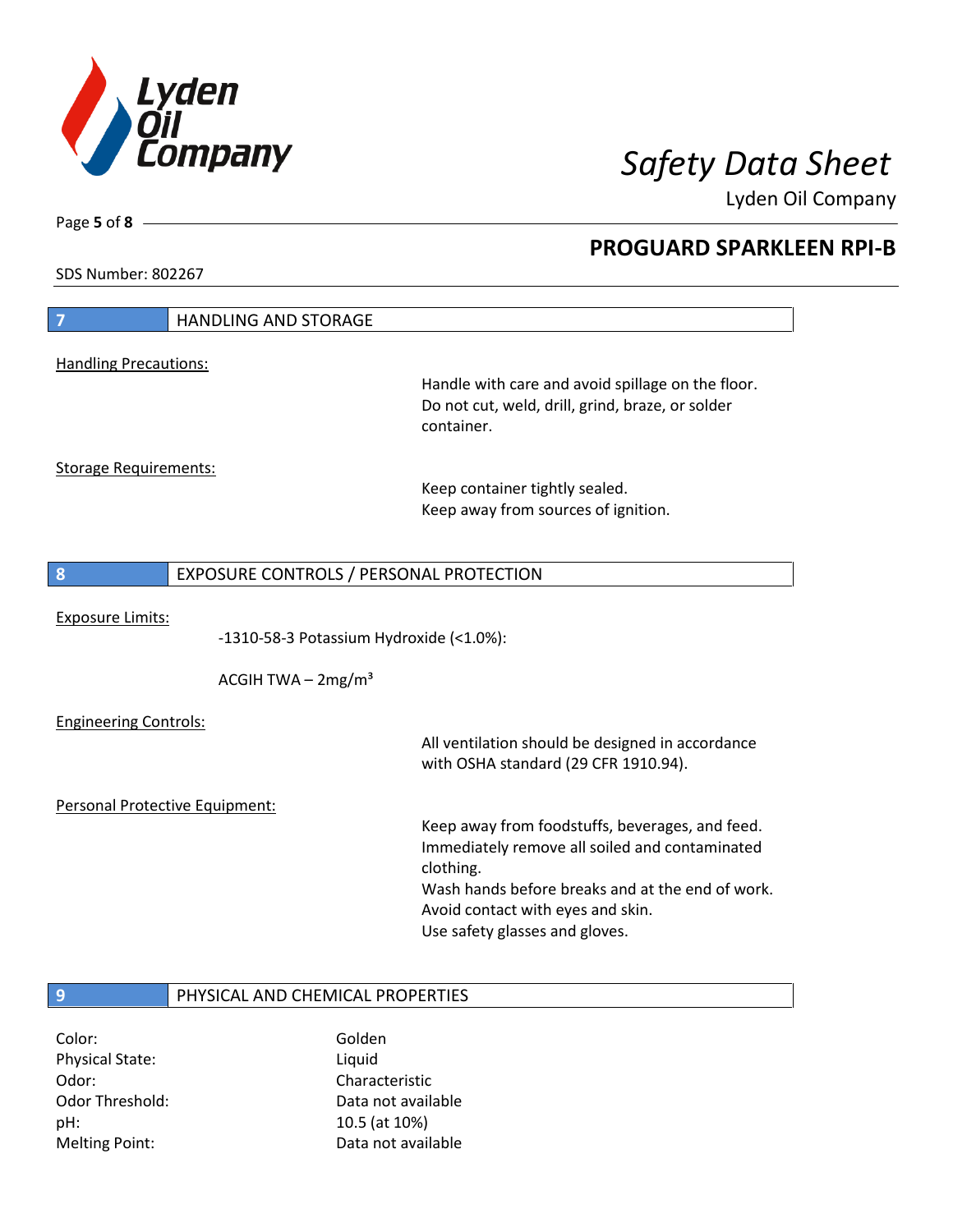

Lyden Oil Company

## SDS Number: 802267

Page **6** of **8**

| <b>Boiling Point:</b>         | $>212$ °F          |
|-------------------------------|--------------------|
| <b>Boiling Range:</b>         | Data not available |
| Flash Point:                  | Data not available |
| <b>Evaporation Rate:</b>      | $<$ 1              |
| Flammability:                 | Data not available |
| Flammability Limits:          | Data not available |
| Vapor Pressure:               | Data not available |
| Vapor Density:                | Data not available |
| <b>Relative Density:</b>      | 1.0804             |
| Solubilities:                 | Soluble in water   |
| <b>Partition Coefficient:</b> | Data not available |
| Auto-Ignition Temperature:    | Data not available |
| Decomposition Temperature:    | Data not available |
| Viscosity:                    | Data not available |
|                               |                    |

## **10** STABILITY AND REACTIVITY

| Stability:                     | Stable under normal conditions.                                  |
|--------------------------------|------------------------------------------------------------------|
| Reactivity:                    | Not reactive under normal conditions.                            |
| Conditions to Avoid:           | Extreme temperature, sparks, open flame, and<br>direct sunlight. |
| <b>Hazardous Reactions:</b>    | No known hazardous reactions.                                    |
| Incompatible Materials:        | Strong oxidizers and strong reducing agents.                     |
| <b>Decomposition Products:</b> | Oxides of carbon and hydrogen.                                   |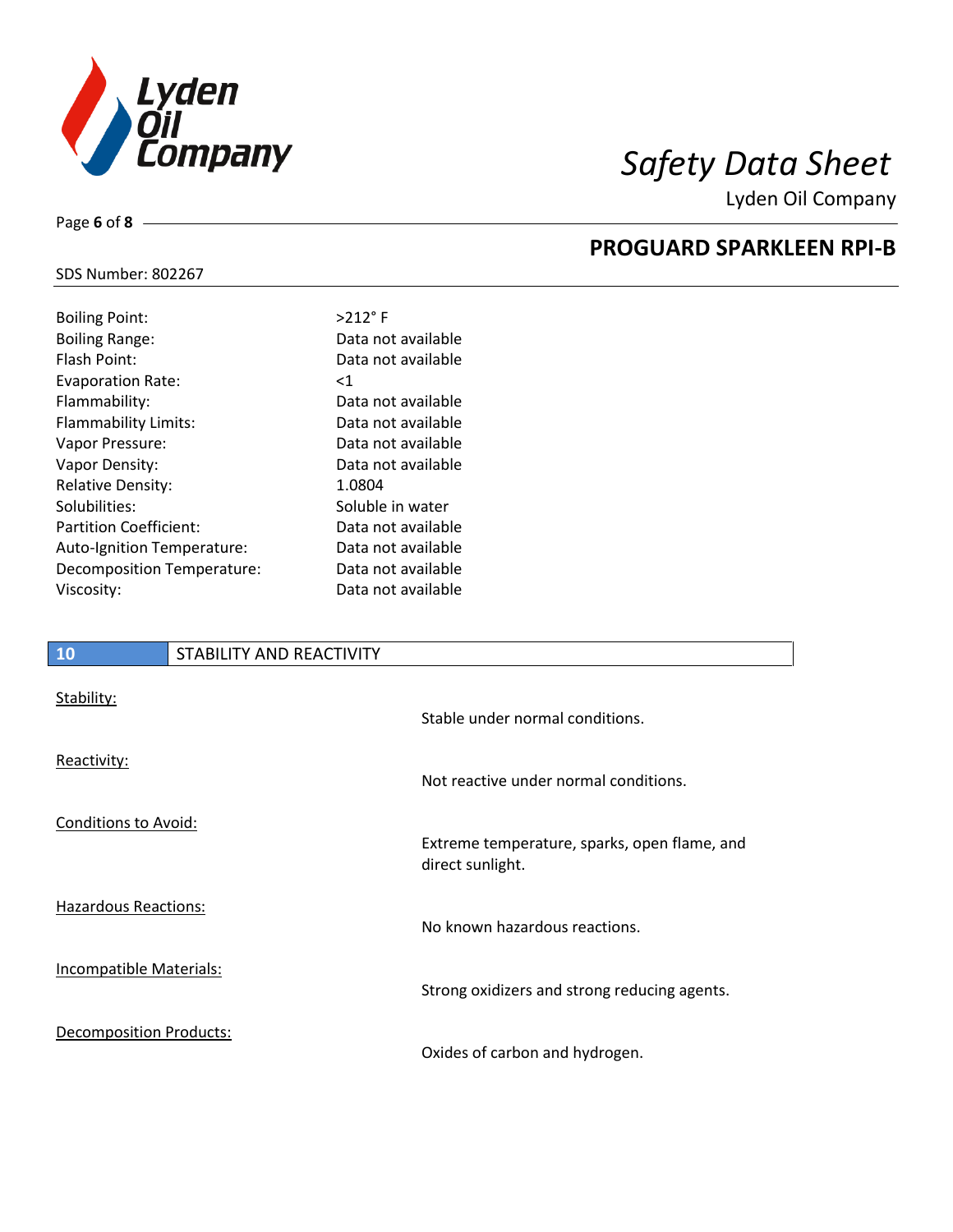

Lyden Oil Company

SDS Number: 802267

| 11<br><b>TOXICOLOGICAL INFORMATION</b>                                             |                                                                                                                           |
|------------------------------------------------------------------------------------|---------------------------------------------------------------------------------------------------------------------------|
| Routes of Exposure:                                                                | Skin and eye contact are the primary routes of<br>exposure although exposure may occur following<br>accidental ingestion. |
| <b>Exposure Effects:</b>                                                           | This mixture can cause irritation to skin and<br>irritation, redness to the eyes.                                         |
| <b>Measures of Toxicity:</b>                                                       | No test data available.                                                                                                   |
| Carcinogenic/Mutagenic Precautions:                                                | Non-carcinogenic and not expected to be<br>mutagentic.                                                                    |
| $\boxed{12}$<br><b>ECOLOGICAL INFORMATION</b>                                      |                                                                                                                           |
| <b>Ecological Precautions:</b>                                                     | Avoid exposing to the environment.                                                                                        |
| <b>Ecological Effects:</b><br>No specific environmental or aquatic data available. |                                                                                                                           |
| 13<br><b>DISPOSAL CONSIDERATIONS</b>                                               |                                                                                                                           |
| <b>Disposal Methods:</b>                                                           | Dispose of waste material in accordance with all<br>local, state, and federal requirements.                               |
| <b>Disposal Containers:</b>                                                        | Use properly approved container for disposal.                                                                             |
| <b>Special Precautions:</b>                                                        | Do not flush to surface waters or drains.                                                                                 |

Page **7** of **8**